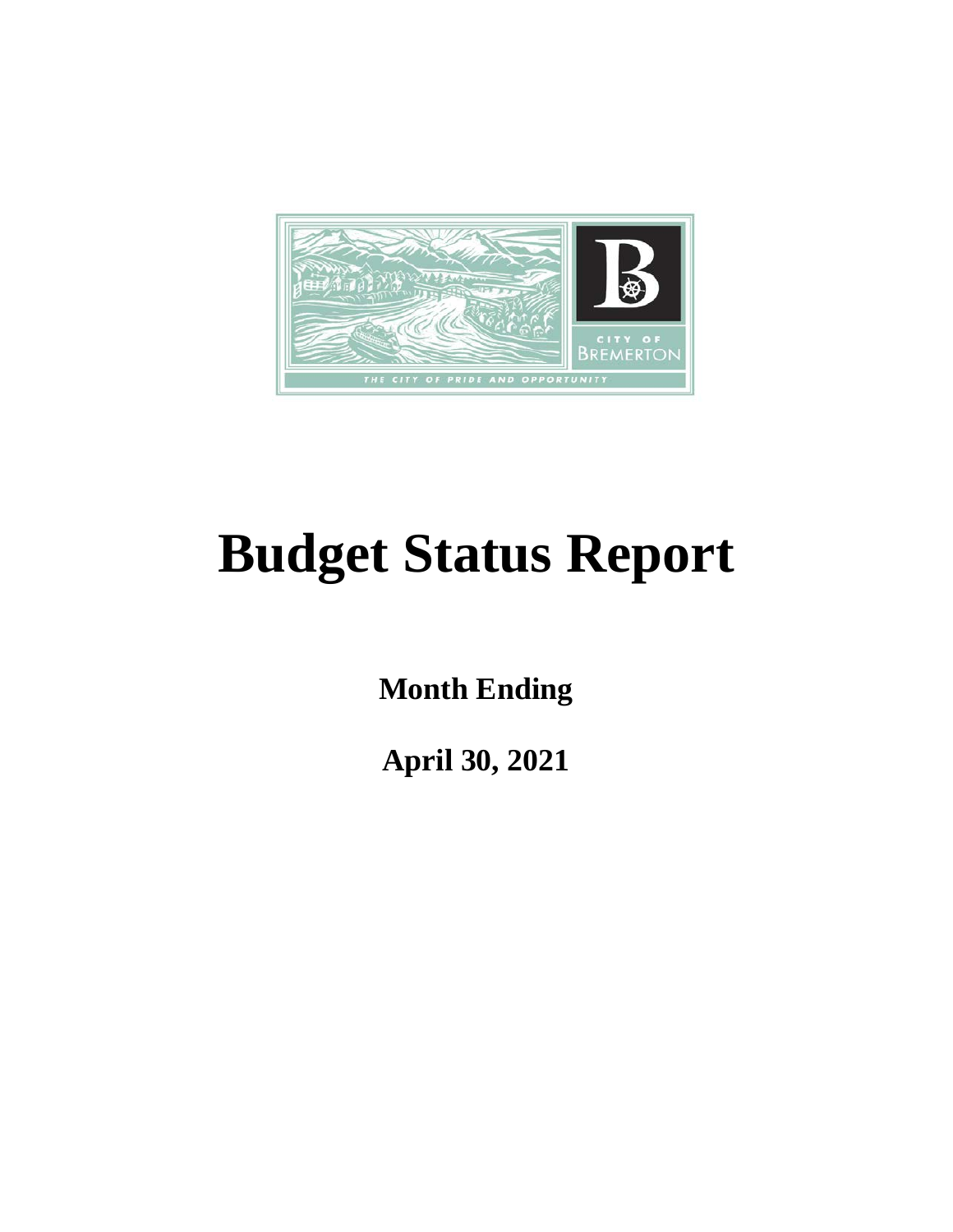

# **Monthly Revenue and Expenditure Summary General Fund**

|      | <b>Year to Date</b>             |                                       |                                     |                                           |                                                                          |  |                                                   | <b>Monthly</b>                   |  |                                                       |    |                                      |                                                                              |            |  |
|------|---------------------------------|---------------------------------------|-------------------------------------|-------------------------------------------|--------------------------------------------------------------------------|--|---------------------------------------------------|----------------------------------|--|-------------------------------------------------------|----|--------------------------------------|------------------------------------------------------------------------------|------------|--|
|      | <b>Revenue</b><br><b>Budget</b> | <b>Revenue</b><br><b>Year to Date</b> | <b>Expenditure</b><br><b>Budget</b> | <b>Expenditure</b><br><b>Year to Date</b> | <b>YTD</b><br><b>Variance</b><br><b>Revenue vs</b><br><b>Expenditure</b> |  | <b>Monthly</b><br><b>Revenue</b><br><b>Budget</b> | <b>Monthly</b><br><b>Revenue</b> |  | <b>Monthly</b><br><b>Expenditure</b><br><b>Budget</b> |    | <b>Monthly</b><br><b>Expenditure</b> | <b>Monthly</b><br><b>Variance</b><br><b>Revenue vs</b><br><b>Expenditure</b> |            |  |
| Jani | \$3,404,947                     | \$3,322,172                           | \$4,405,660                         | 4,454,077<br>\$                           | (1, 131, 905)<br>\$                                                      |  | \$3,404,947                                       | 3,322,172                        |  | \$4,405,660                                           | \$ | 4,454,077                            | \$(1,131,905)                                                                |            |  |
| Feb  | 6,352,567                       | 6,690,708                             | 8,292,254                           | 7,833,588                                 | (1, 142, 880)                                                            |  | 2,947,620                                         | 3,368,536                        |  | 3,886,594                                             |    | 3,379,511                            |                                                                              | (10, 975)  |  |
| Mar  | 9,275,757                       | 9,564,264                             | 12,467,224                          | 11,492,772                                | (1,928,507)                                                              |  | 2,923,190                                         | 2,873,556                        |  | 4,174,970                                             |    | 3,659,184                            |                                                                              | (785, 628) |  |
| Apr  | 12,495,549                      | 13,596,095                            | 16,418,907                          | 15,429,982                                | (1,833,887)                                                              |  | 3,219,792                                         | 4,031,831                        |  | 3,951,683                                             |    | 3,937,210                            |                                                                              | 94,621     |  |
| May  | 19,378,479                      |                                       | 20,440,057                          |                                           |                                                                          |  | 6,882,929                                         |                                  |  | 4,021,150                                             |    |                                      |                                                                              |            |  |
| Jun  | 22,646,493                      |                                       | 24,556,149                          |                                           |                                                                          |  | 3,268,015                                         |                                  |  | 4,116,092                                             |    |                                      |                                                                              |            |  |
| Jul  | 25,845,284                      |                                       | 28,879,387                          |                                           |                                                                          |  | 3,198,791                                         |                                  |  | 4,323,237                                             |    |                                      |                                                                              |            |  |
| Aug  | 28,558,331                      |                                       | 32,891,615                          |                                           |                                                                          |  | 2,713,047                                         |                                  |  | 4,012,228                                             |    |                                      |                                                                              |            |  |
| Sep  | 31,328,346                      |                                       | 37,107,304                          |                                           |                                                                          |  | 2,770,015                                         |                                  |  | 4,215,690                                             |    |                                      |                                                                              |            |  |
| Oct  | 34,749,824                      |                                       | 41,341,681                          |                                           |                                                                          |  | 3,421,478                                         |                                  |  | 4,234,376                                             |    |                                      |                                                                              |            |  |
| Nov  | 41,077,262                      |                                       | 45,409,401                          |                                           |                                                                          |  | 6,327,438                                         |                                  |  | 4,067,720                                             |    |                                      |                                                                              |            |  |
| Dec  | 45,080,705                      |                                       | 49,295,144                          |                                           |                                                                          |  | 4,003,443                                         |                                  |  | 3,885,743                                             |    |                                      |                                                                              |            |  |

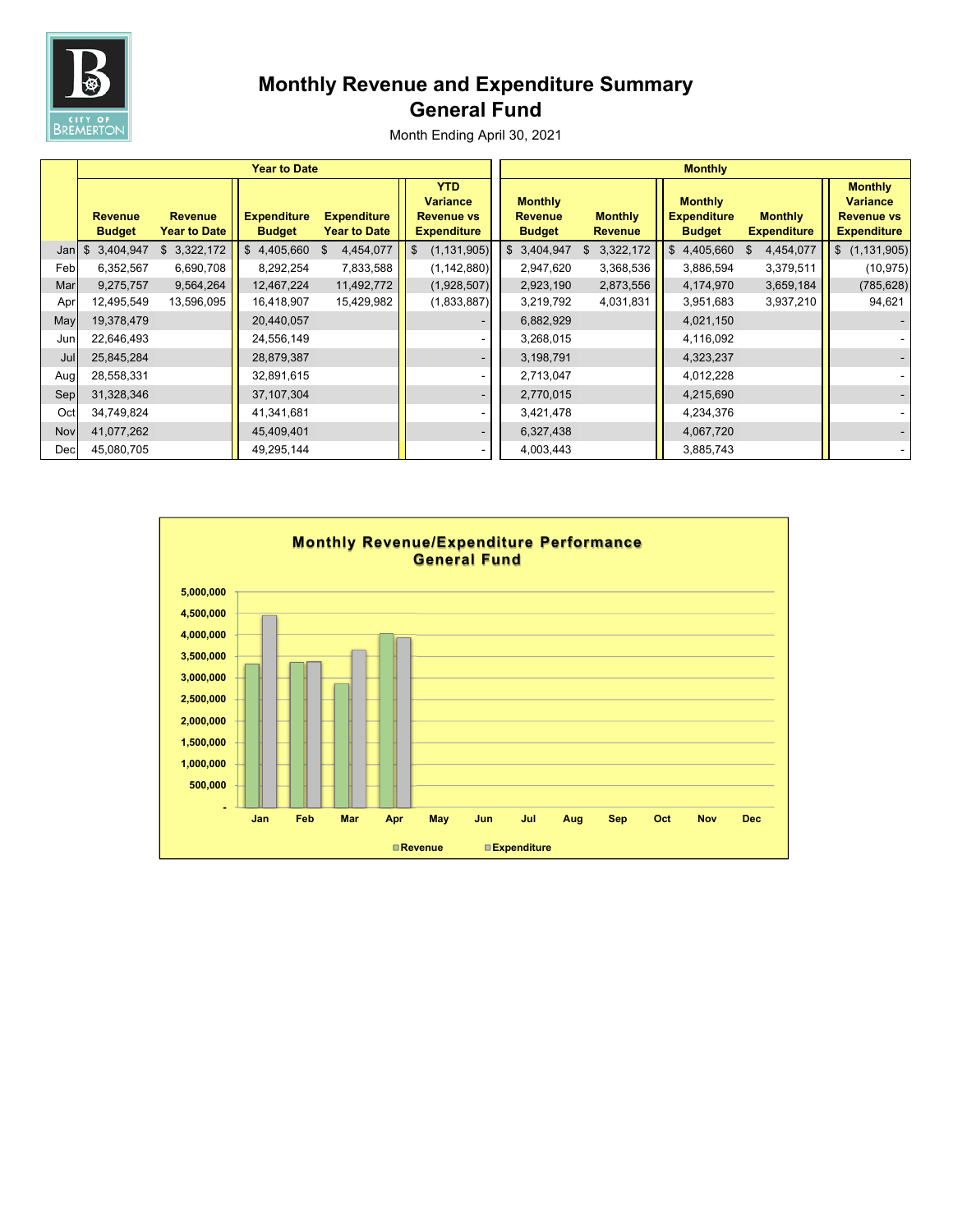

## **General Fund Expenditures By Department**

|                              |               | <b>Personnel</b> | <b>Supplies</b> |               |                 |                 | <b>Capital &amp; Transfers</b> |                          | <b>Total</b>    |                  |                  |          |
|------------------------------|---------------|------------------|-----------------|---------------|-----------------|-----------------|--------------------------------|--------------------------|-----------------|------------------|------------------|----------|
|                              | <b>Budget</b> | YTD              | %<br>YTD        | <b>Budget</b> | <b>YTD</b>      | %<br><b>YTD</b> | <b>Budget</b>                  | YTD                      | %<br><b>YTD</b> | <b>Budget</b>    | <b>YTD</b>       | %<br>YTD |
| <b>City Council</b>          | $345,200$ \$  | 116,929          | 33.87% \$       | $63,365$ \$   | 15,097          | 23.82% \$       |                                |                          |                 | 408,565 \$<br>\$ | 132,026          | 32.31%   |
| Executive                    | 273,500       | 94,691           | 34.62%          | 74,022        | 13,199          | 17.83%          |                                |                          |                 | 347,522          | 107,889          | 31.05%   |
| <b>Financial Services</b>    | 1,259,300     | 420,151          | 33.36%          | 358,603       | 57,005          | 15.90%          |                                | ٠                        |                 | 1,617,903        | 477,156          | 29.49%   |
| <b>City Attorney</b>         | 1,395,600     | 448,844          | 32.16%          | 245,915       | 59,975          | 24.39%          |                                |                          |                 | 1,641,515        | 508,819          | 31.00%   |
| <b>Human Resources</b>       | 502,500       | 171,252          | 34.08%          | 253,385       | 38,721          | 15.28%          |                                | ٠                        |                 | 755,885          | 209,973          | 27.78%   |
| <b>Community Development</b> | 1,820,700     | 650,526          | 35.73%          | 941,680       | 77,722          | 8.25%           | 75,000                         | 25,000                   | 33.33%          | 2,837,380        | 753,248          | 26.55%   |
| <b>Municipal Court</b>       | 983,000       | 338,465          | 34.43%          | 544,581       | 143,827         | 26.41%          |                                |                          |                 | 1,527,581        | 482,292          | 31.57%   |
| <b>City Auditor</b>          | 88,400        | 29,434           | 33.30%          | 6,915         | 1,355           | 19.60%          |                                |                          |                 | 95,315           | 30,789           | 32.30%   |
| <b>Police Department</b>     | 10,931,400    | 3,424,100        | 31.32%          | 1,844,172     | 428,908         | 23.26%          |                                | $\overline{\phantom{a}}$ |                 | 12,775,572       | 3,853,007        | 30.16%   |
| <b>Fire Department</b>       | 10,718,900    | 3,623,787        | 33.81%          | 1,367,511     | 391,475         | 28.63%          |                                |                          |                 | 12,086,411       | 4,015,263        | 33.22%   |
| Pension                      | 1,479,400     | 524,452          | 35.45%          | 407,000       | 112,389         | 27.61%          |                                |                          |                 | 1,886,400        | 636,841          | 33.76%   |
| <b>General Facilities</b>    | 510,500       | 185,064          | 36.25%          | 887,975       | 171,974         | 19.37%          | 540,000                        | 360                      | 0.07%           | 1,938,475        | 357,398          | 18.44%   |
| <b>Parks Department</b>      | 2,227,800     | 728,897          | 32.72%          | 847,334       | 150,062         | 17.71%          | 132,700                        | 132,700                  | 100.00%         | 3,207,834        | 1,011,659        | 31.54%   |
| Engineering                  | 2,699,400     | 803,179          | 29.75%          | 351,752       | 86,763          | 24.67%          |                                |                          |                 | 3,051,152        | 889,942          | 29.17%   |
| Non-Departmental             | 199,200       |                  | N/A             | 3,767,634     | 1,394,413       | 37.01%          | 1,150,800                      | 569,267                  | 49.47%          | 5,117,634        | 1,963,680        | 38.37%   |
| <b>Total</b>                 | \$35,434,800  | 11,559,770<br>\$ | $32.62\%$ \$    | 11,961,844    | 3,142,886<br>\$ | 26.27%          | 1,898,500<br>\$                | 727,327<br>\$            | 38.31%          | 49,295,144<br>\$ | 15,429,982<br>s. | 31.30%   |



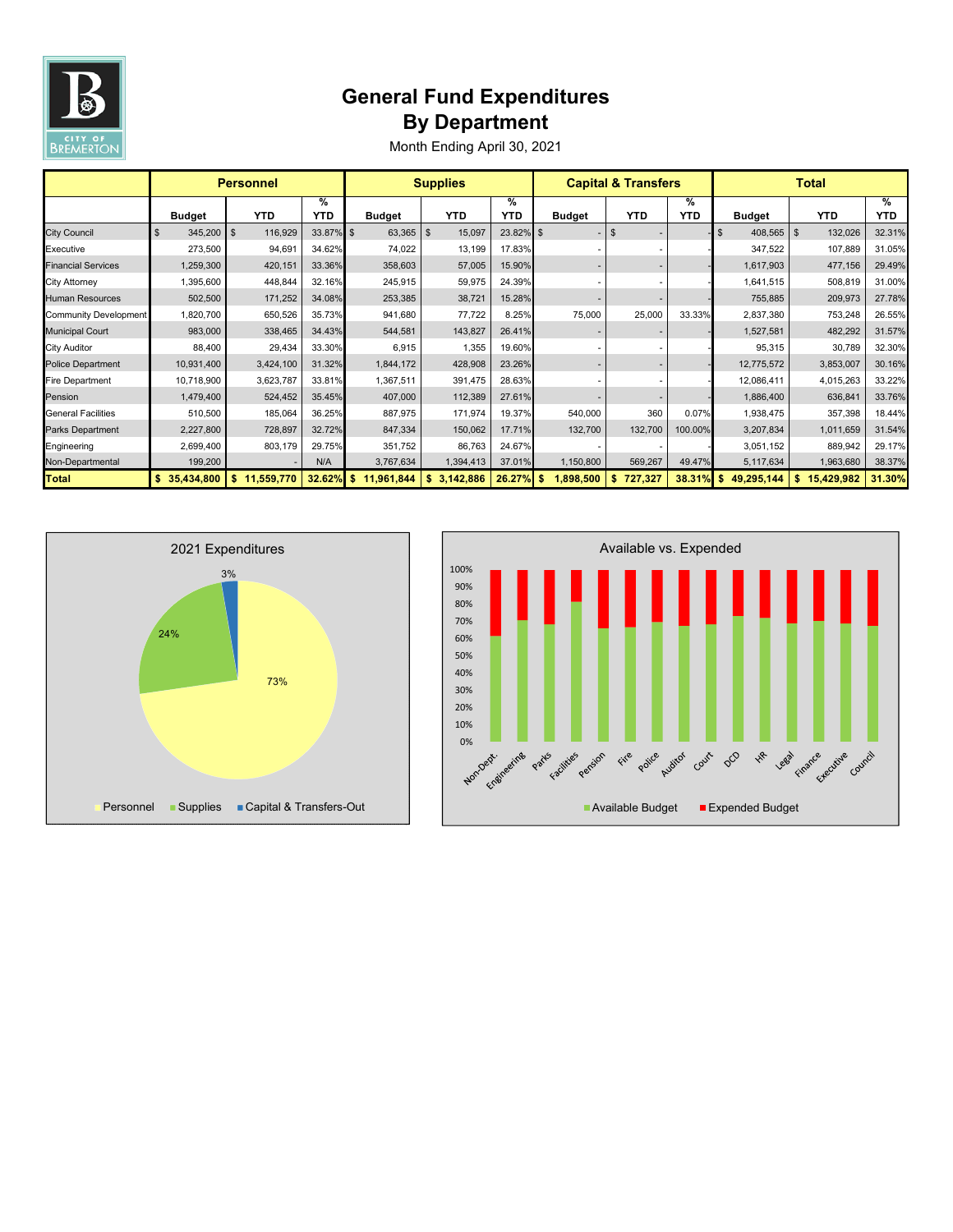

## **REVENUES - GENERAL FUND BUDGET ESTIMATE & ACTUAL RECEIPTS**

Month Ending April 30, 2021

|                                    | <b>BUDGETED</b> | <b>YTD ACTUAL</b> | <b>YTD %</b>     |                |
|------------------------------------|-----------------|-------------------|------------------|----------------|
| <b>GENERAL FUND REVENUE SOURCE</b> | <b>REVENUE</b>  | <b>REVENUE</b>    | <b>COLLECTED</b> | <b>BALANCE</b> |
| <b>TAXES</b>                       |                 |                   |                  |                |
| <b>PROPERTY</b>                    | 10,241,852      | 882,466           | 8.62%            | 9,359,386      |
| <b>SALES</b>                       | 9,377,236       | 3,213,240         | 34.27%           | 6,163,996      |
| <b>B&amp;O</b>                     | 2,900,000       | 1,611,316         | 55.56%           | 1,288,684      |
| PRIVATE UTILITY                    | 4,541,000       | 1,653,147         | 36.40%           | 2,887,853      |
| <b>CITY UTILITY</b>                | 5,663,106       | 1,834,022         | 32.39%           | 3,829,084      |
| <b>OTHER</b>                       | 810,000         | 289,337           | 35.72%           | 520,663        |
| <b>SUB-TOTAL TAXES</b>             | 33,533,194      | 9,483,528         | 28.28%           | 24,049,666     |
| <b>LICENSES &amp; PERMITS</b>      | 1,388,550       | 686,066           | 49.41%           | 702,484        |
| <b>INTERGOVERNMENTAL</b>           | 1,979,196       | 720,549           | 36.41%           | 1,258,647      |
| <b>CHARGES FOR SERVICES</b>        | 6,326,365       | 2,251,466         | 35.59%           | 4,074,899      |
| <b>FINES &amp; FORFEITURES</b>     | 995,900         | 383,697           | 38.53%           | 612,203        |
| <b>MISCELLANEOUS</b>               | 316,500         | 70,788            | 22.37%           | 245,712        |
| INTERFUND & OTHER FIN.             | 541,000         | 0                 | 0.00%            | 541,000        |
| <b>SUB-TOTAL</b>                   | 11,547,511      | 4,112,567         | 35.61%           | 7,434,944      |
|                                    |                 |                   |                  |                |
|                                    |                 |                   |                  |                |
| <b>TOTAL GENERAL FUND</b>          | 45,080,705      | 13,596,095        | 30.16%           | 31,484,610     |

*Note: Time Elapsed 33%*



#### **BY MONTH REVENUES - GENERAL FUND**

**\_\_\_\_\_\_\_\_\_\_\_\_\_\_\_\_\_\_\_\_\_\_\_\_\_\_\_\_\_\_\_\_\_\_\_\_\_\_\_\_\_\_\_\_\_\_\_\_\_\_\_\_\_\_**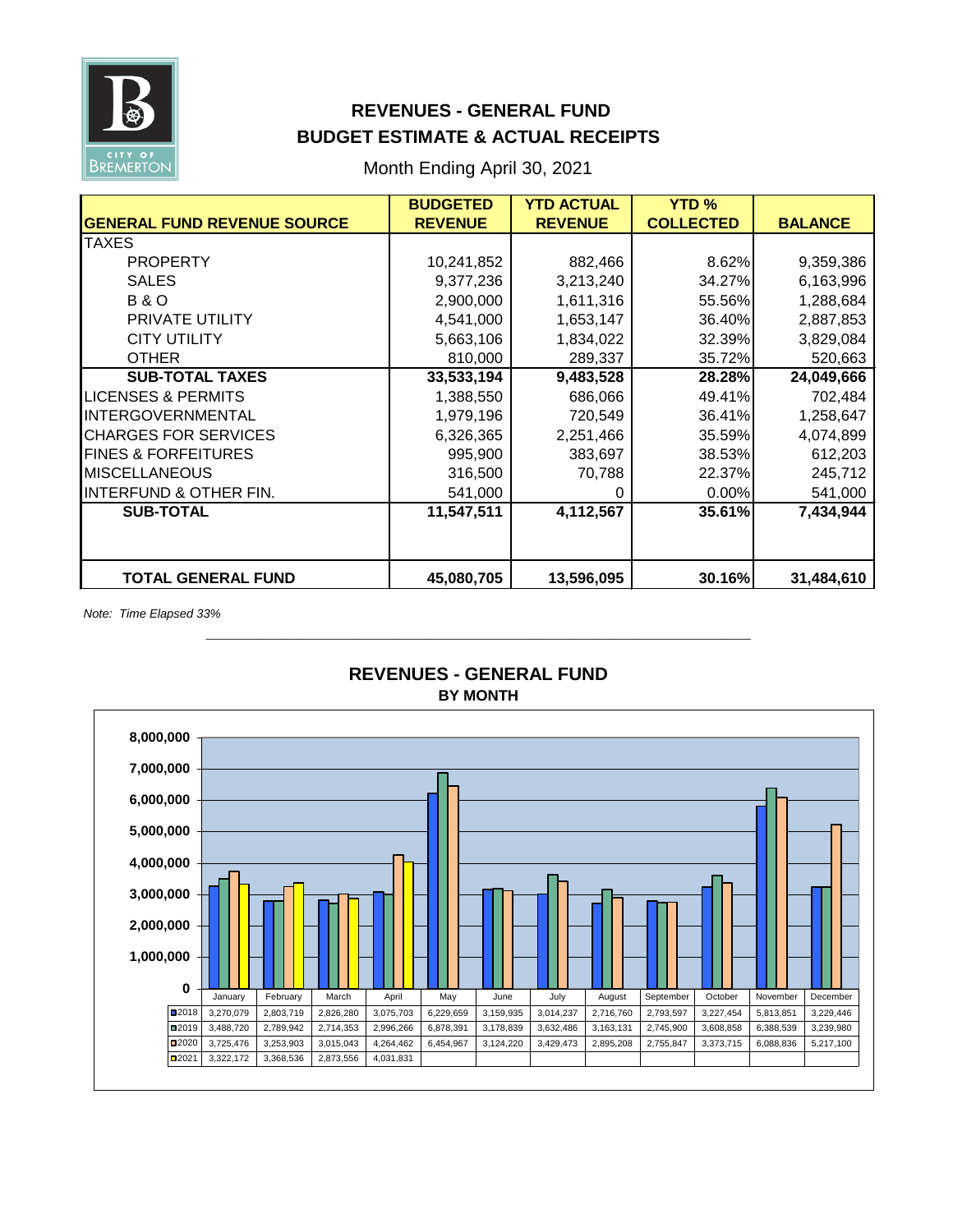

## **EXPENDITURES - GENERAL FUND BY DEPARTMENT**

# Month Ending April 30, 2021

|                                | <b>ANNUAL</b>       | <b>YTD</b>          |                 |                |
|--------------------------------|---------------------|---------------------|-----------------|----------------|
|                                | <b>BUDGETED</b>     | <b>ACTUAL</b>       | $\%$            |                |
| <b>DEPARTMENT</b>              | <b>EXPENDITURES</b> | <b>EXPENDITURES</b> | <b>EXPENDED</b> | <b>BALANCE</b> |
| <b>CITY COUNCIL</b>            | 408,565             | 132,026             | 32.31%          | 276,539        |
| <b>EXECUTIVE</b>               | 347,522             | 107,889             | 31.05%          | 239,633        |
| <b>FINANCIAL SERVICES</b>      | 1,617,903           | 477,156             | 29.49%          | 1,140,747      |
| <b>LEGAL</b>                   | 1,641,515           | 508,819             | 31.00%          | 1,132,696      |
| <b>HUMAN RESOURCES</b>         | 755,885             | 209,973             | 27.78%          | 545,912        |
| <b>COMMUNITY DEVELOPMENT</b>   | 2,837,380           | 753,248             | 26.55%          | 2,084,132      |
| <b>MUNICIPAL COURT</b>         | 1,527,581           | 482,292             | 31.57%          | 1,045,289      |
| <b>CITY AUDITOR</b>            | 95,315              | 30,789              | 32.30%          | 64,526         |
| POLICE DEPARTMENT              | 12,775,572          | 3,853,007           | 30.16%          | 8,922,565      |
| <b>FIRE DEPARTMENT</b>         | 12,086,411          | 4,015,263           | 33.22%          | 8,071,148      |
| POLICE & FIRE PENSION          | 1,886,400           | 636,841             | 33.76%          | 1,249,559      |
| <b>GENERAL FACILITIES</b>      | 1,938,475           | 357,398             | 18.44%          | 1,581,077      |
| <b>PARKS &amp; RECREATION</b>  | 3,207,834           | 1,011,659           | 31.54%          | 2,196,175      |
| <b>ENGINEERING</b>             | 3,051,152           | 889,942             | 29.17%          | 2,161,210      |
| MISCELLANEOUS NON-DEPARTMENTAL | 5,117,634           | 1,963,680           | 38.37%          | 3,153,954      |
| <b>SUB-TOTAL</b>               | 49,295,144          | 15,429,982          | 31.30%          | 33,865,162     |
|                                |                     |                     |                 |                |
| <b>TOTAL</b>                   | 49,295,144          | 15,429,982          | 31.30%          | 33,865,162     |

*Note: Time Elapsed 33%*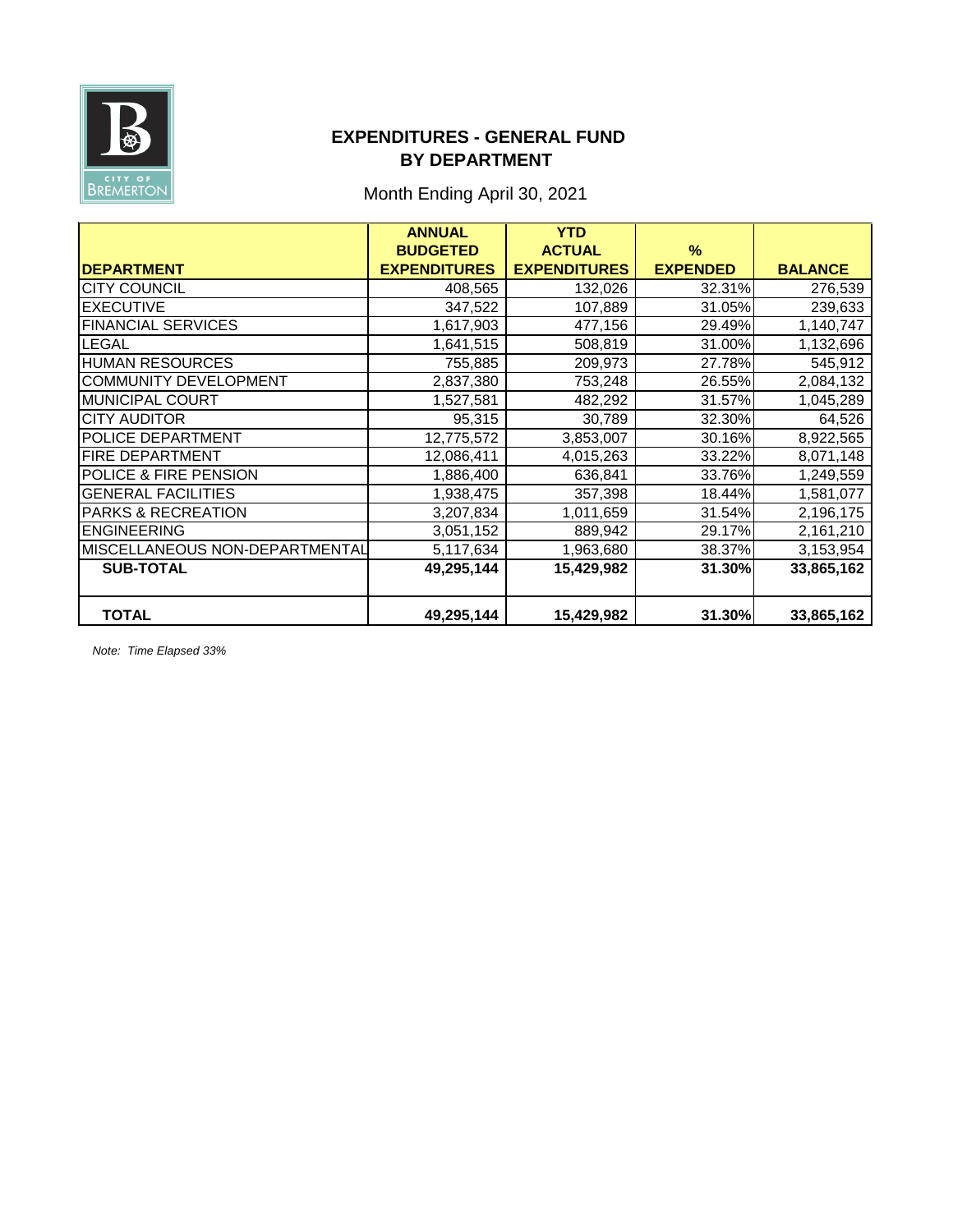

## **REVENUES - ALL FUNDS**

Month Ending April 30, 2021

|                                        | <b>TOTAL</b>    | <b>YTD</b>      |                 |
|----------------------------------------|-----------------|-----------------|-----------------|
|                                        | <b>BUDGETED</b> | <b>ACTUAL</b>   | <b>YTD%</b>     |
| <b>FUNDS</b>                           | <b>REVENUES</b> | <b>REVENUES</b> | <b>RECEIVED</b> |
| <b>GENERAL</b>                         | 45,080,705      | 13,596,095      | 30.16%          |
| <b>STREET</b>                          | 2,509,423       | 727,170         | 28.98%          |
| <b>CONTINGENCY RESERVE</b>             | 144,800         | 47,122          | 32.54%          |
| <b>LODGING TAX</b>                     | 474,000         | 115,002         | 24.26%          |
| PARKING SYSTEM                         | 1,650,331       | 423,239         | 25.65%          |
| <b>CDBG</b>                            | 947,000         | 35,186          | 3.72%           |
| <b>ABATEMENT REVOLVING</b>             | 25,500          | 24,781          | 97.18%          |
| POLICE SPECIAL PROJECTS                | 8,500           | 124,036         | 1459.25%        |
| PUBLIC ACCESS TELEVISION               | 446,607         | 115,289         | 25.81%          |
| <b>GIFT &amp; DONATION FUND</b>        | 2,100           | 3,068           | 146.11%         |
| TRIAL IMPROVEMENT                      | 18,600          | 11,060          | 59.46%          |
| ONE PERCENT FOR ART                    | 1,700           | 32              | 1.89%           |
| CONFERENCE CENTER OPER.                | 1,379,438       | 220,557         | 15.99%          |
| 2010 UTGO                              | 901,000         | 78,556          | 8.72%           |
| 2010 GOVERNMENT CENTER LTGO            | 331,000         | 330,880         | 99.96%          |
| 2015 PUBLIC SAFETY BOND                | 550,750         | 47,747          | 8.67%           |
| 2019 REFUNDING LTGO                    | 480,600         | 149,596         | 31.13%          |
| GENERAL GOV'T CAPITAL IMPROVEMENT      | 1,690,000       | 915,893         | 54.19%          |
| PARK FACILITIES CONST.                 | 1,272,550       | 171,379         | 13.47%          |
| RESIDENTIAL STREET CAPITAL             | 1,341,301       | 411,379         | 30.67%          |
| <b>TRANSPORTATION CAPITAL PROJECTS</b> | 10,286,817      | 359,777         | 3.50%           |
| FIRE PUBLIC SAFETY CAPITAL             | 0               | 374             | N/A             |
| AFFORDABLE HOUSING CAPITAL FUND        | 100,000         | 100,252         | 100.25%         |
| <b>WATER UTILITY</b>                   | 15,498,857      | 4,880,783       | 31.49%          |
| <b>WATER CAPITAL</b>                   | 3,605,600       | 2,989,744       | 82.92%          |
| <b>GOLD MTN GOLF COMPLEX</b>           | 4,758,835       | 652,496         | 13.71%          |
| <b>WASTEWATER UTILITY</b>              | 16,537,038      | 5,469,991       | 33.08%          |
| <b>WASTEWATER CAPITAL</b>              | 7,995,600       | 1,206,720       | 15.09%          |
| STORMWATER UTILITY                     | 4,995,006       | 1,634,592       | 32.72%          |
| STORMWATER CAPITAL                     | 4,062,929       | 784,006         | 19.30%          |
| UTILITY DEBT RESERVE                   | 22,000          | 4,302           | 19.56%          |
| <b>RISK MANAGEMENT</b>                 | 2,207,829       | 625,466         | 28.33%          |
| EMPLOYMENT SECURITY                    | 4,000           | 6,766           | 169.14%         |
| <b>ACCUMULATED LEAVE LIABILITY</b>     | 582,500         | 104,252         | 17.90%          |
| <b>ER&amp;R OPERATIONS</b>             | 1,793,219       | 451,432         | 25.17%          |
| <b>ER&amp;R RESERVES</b>               | 1,489,943       | 526,087         | 35.31%          |
| INFORMATION TECHNOLOGY                 | 1,766,000       | 592,091         | 33.53%          |
| <b>TOTAL CITY FUNDS</b>                | 134,962,078     | 37,937,199      | 28.11%          |

*Note: Time Elapsed 33%*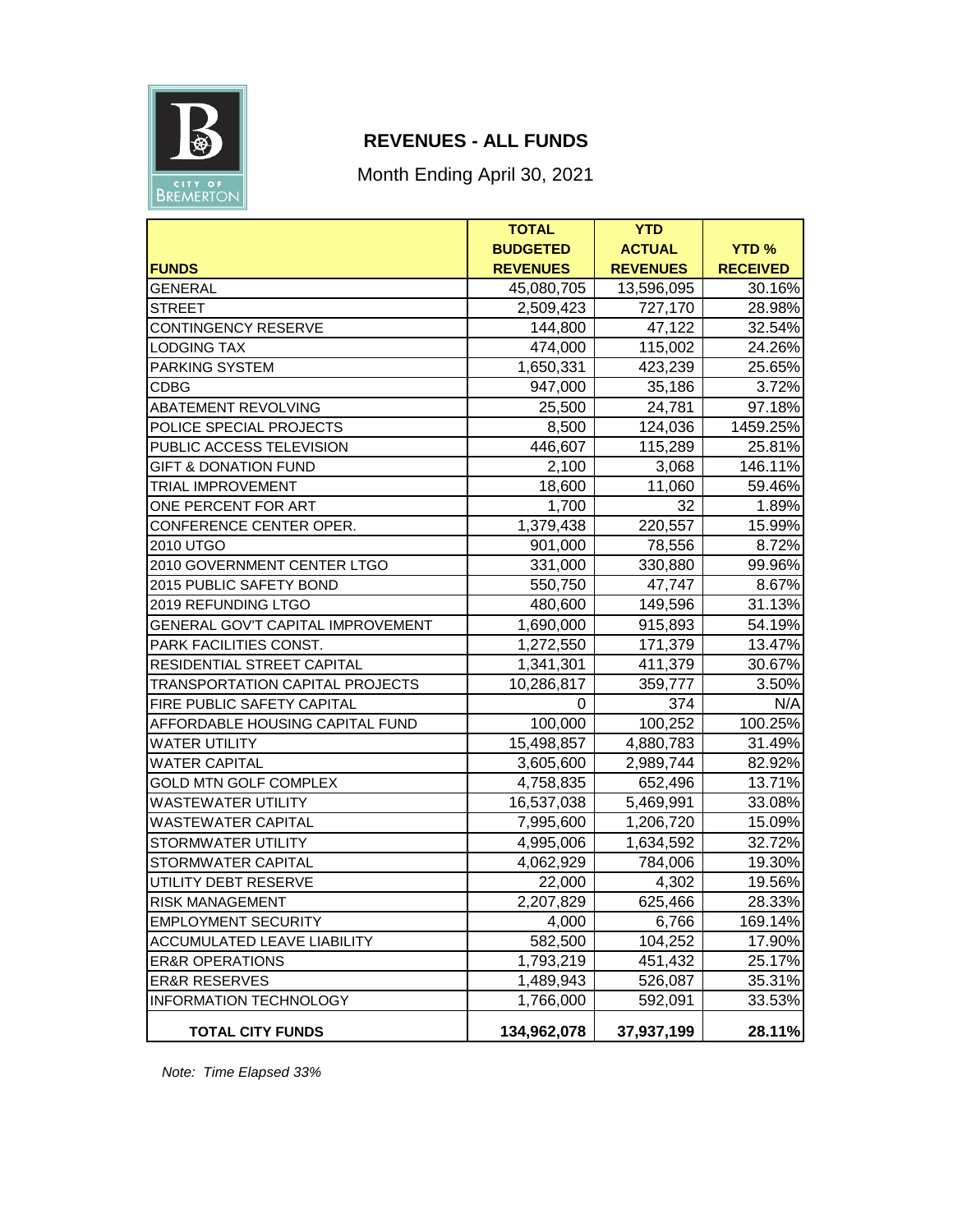

## **EXPENDITURES - ALL FUNDS**

Month Ending April 30, 2021

|                                        | <b>TOTAL</b>        | <b>YTD</b>          |                 |
|----------------------------------------|---------------------|---------------------|-----------------|
|                                        | <b>BUDGETED</b>     | <b>ACTUAL</b>       | <b>YTD %</b>    |
| <b>FUNDS</b>                           | <b>EXPENDITURES</b> | <b>EXPENDITURES</b> | <b>EXPENDED</b> |
| <b>GENERAL</b>                         | 49,295,144          | 15,429,982          | 31.30%          |
| <b>STREET</b>                          | 2,825,254           | 915,812             | 32.42%          |
| <b>LODGING TAX</b>                     | 600,000             | 120,833             | 20.14%          |
| PARKING SYSTEM                         | 1,743,479           | 319,476             | 18.32%          |
| CDBG                                   | 946,995             | 108,006             | 11.41%          |
| <b>ABATEMENT REVOLVING</b>             | 241,100             | 377                 | 0.16%           |
| POLICE SPECIAL PROJECTS                | 203,868             | 8,691               | 4.26%           |
| PUBLIC ACCESS TELEVISION               | 494,075             | 145,768             | 29.50%          |
| <b>GIFT &amp; DONATION FUND</b>        | 17,000              | 0                   | 0.00%           |
| <b>TRIAL IMPROVEMENT</b>               | 27,500              | 34                  | 0.12%           |
| ONE PERCENT FOR ART                    | 9,000               | 500                 | 5.56%           |
| CONFERENCE CENTER OPERATING            | 1,259,272           | 171,403             | 13.61%          |
| 2010 UTGO                              | 856,088             | 0                   | $0.00\%$        |
| 2010 GOVERNMENT CENTER LTGO            | 331,113             | 57,906              | 17.49%          |
| 2015 PUBLIC SAFETY BOND                | 500,550             | $\Omega$            | 0.00%           |
| 2019 REFUNDING LTGO                    | 530,844             | 53,292              | 10.04%          |
| <b>GEN GOV'T CAPITAL IMP</b>           | 2,126,544           | 405,000             | 19.04%          |
| PARK FACILITIES CONSTRUCTION           | 1,304,150           | 130,740             | 10.02%          |
| RESIDENTIAL STREET CAPITAL             | 1,438,428           | 263,184             | 18.30%          |
| <b>TRANSPORTATION CAPITAL PROJECTS</b> | 10,743,548          | 1,003,241           | 9.34%           |
| FIRE PUBLIC SAFETY CAPITAL             | 792,163             | 79,666              | 10.06%          |
| AFFORDABLE HOUSING CAPITAL FUND        | 100,000             | 0                   | $0.00\%$        |
| <b>WATER UTILITY</b>                   | 16,030,472          | 4,477,816           | 27.93%          |
| <b>WATER CAPITAL</b>                   | 6,842,085           | 484,871             | 7.09%           |
| <b>GOLD MOUNTAIN GOLF COMPLEX</b>      | 4,651,435           | 761,188             | 16.36%          |
| <b>WASTEWATER UTILITY</b>              | 17,148,347          | 4,736,394           | 27.62%          |
| <b>WASTEWATER CAPITAL</b>              | 9,041,446           | 388,485             | 4.30%           |
| STORMWATER UTILITY                     | 5,080,979           | 1,440,241           | 28.35%          |
| STORMWATER CAPITAL                     | 5,417,195           | 161,668             | 2.98%           |
| <b>RISK MANAGEMENT</b>                 | 2,202,829           | 1,653,252           | 75.05%          |
| <b>EMPLOYMENT SECURITY</b>             | 80,000              | 0                   | $0.00\%$        |
| ACCUMULATED LEAVE LIABILITY            | 588,700             | 76,318              | 12.96%          |
| <b>ER&amp;R OPERATIONS</b>             | 1,790,369           | 523,979             | 29.27%          |
| <b>ER&amp;R RESERVES</b>               | 1,169,718           | 210,552             | 18.00%          |
| <b>INFORMATION TECHNOLOGY</b>          | 1,764,196           | 715,968             | 40.58%          |
| <b>TOTAL ALL FUNDS</b>                 | 148,193,886         | 34,844,643          | 23.51%          |

*Note: Time Elapsed 33%*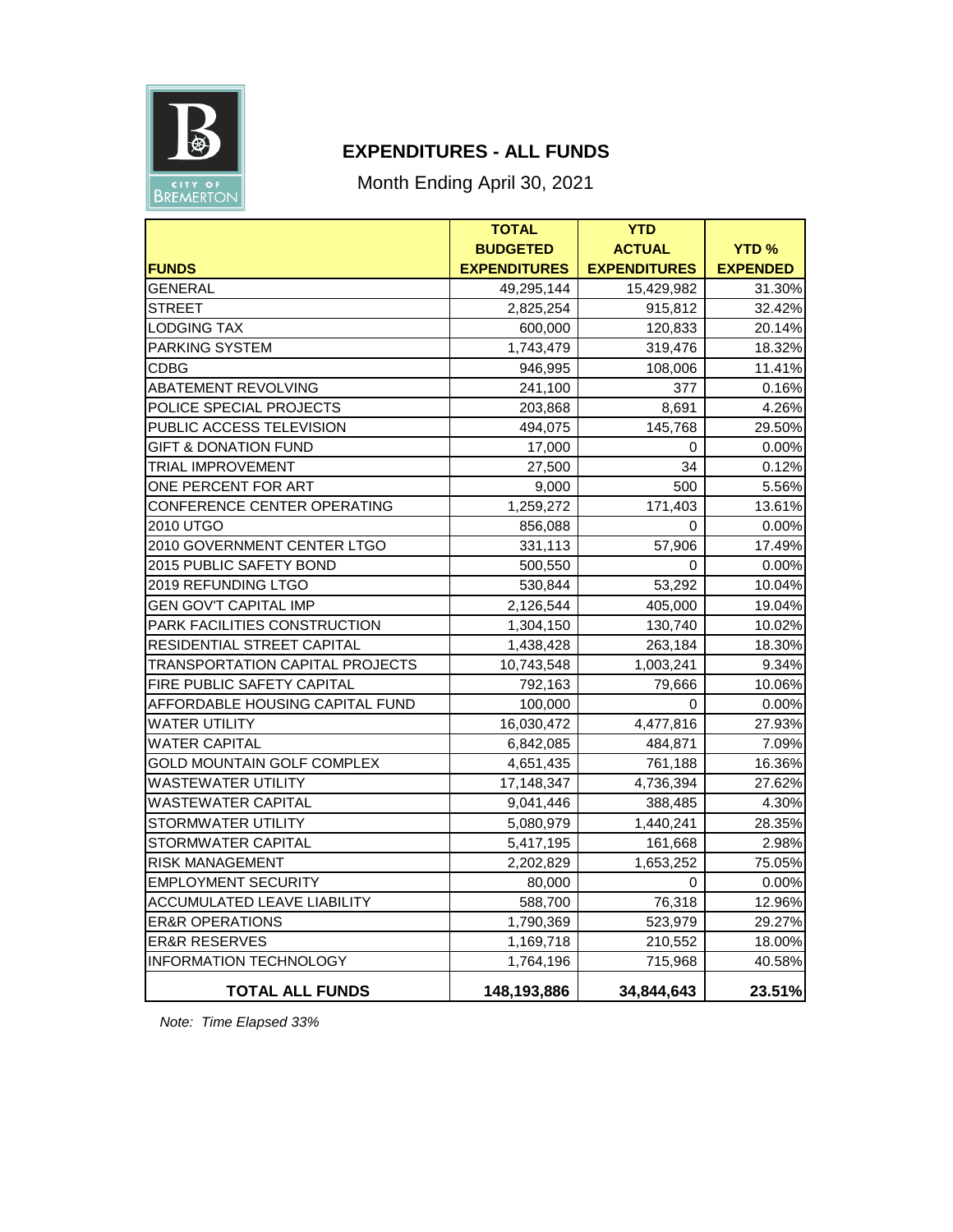

#### **CASH FLOW ACTIVITY - ALL FUNDS**

Month Ending April 30, 2021

| <b>FUND</b>                        | <b>BEGINNING</b><br><b>CASH AND</b> |                 |                      | <b>ENDING</b><br><b>CASH AND</b> |
|------------------------------------|-------------------------------------|-----------------|----------------------|----------------------------------|
|                                    | <b>INVESTMENTS*</b>                 | <b>RECEIPTS</b> | <b>DISBURSEMENTS</b> | <b>INVESTMENTS</b>               |
| 001 GENERAL                        | 12,301,344                          | 12,244,127      | 11,941,805           | 12,603,666                       |
| 102 STREET                         | 676,922                             | 645,429         | 692,717              | 629,634                          |
| 103 CONTINGENCY RESERVE            | 1,553,744                           | 716,769         | 704,939              | 1,565,574                        |
| 104 LODGING TAX FUND               | 277,301                             | 173,977         | 175,214              | 276,064                          |
| 105 PARKING SYSTEM REVENUE         | 885,489                             | 537,267         | 462,278              | 960,477                          |
| 106 COMMUNITY DEV. BLOCK GRANT     | 42,486                              | 14,291          | 59,479               | (2,702)                          |
| 108 ABATEMENT REVOLVING            | 363,377                             | 158,447         | 157,710              | 364,114                          |
| 110 POLICE SPECIAL PROJECTS        | 514,229                             | 219,143         | 202,292              | 531,081                          |
| 113 PUBLIC ACCESS TELEVISION       | 737,261                             | 363,484         | 392,646              | 708,098                          |
| 114 GIFT AND DONATION              | 91,354                              | 42,816          | 41,567               | 92,604                           |
| 116 TRIAL IMPROVEMENT FUND         | 104,317                             | 47,444          | 41,996               | 109,765                          |
| 117 ONE PERCENT FOR THE ARTS       | 12,844                              | 5,960           | 6,452                | 12,352                           |
| 120 CONFERENCE CENTER OPERATIONS   | 356,805                             | 157,654         | 182,456              | 332,003                          |
| 204 2010 UTGO/LTGO(B)              | (12, 622)                           | 46,454          | 0                    | 33,832                           |
| 205 2012 UTGO GVMT CENTER          | 358,746                             | 40,302          | 40,068               | 358,980                          |
| 206 2015 PUBLIC SAFETY BOND        | 102,352                             | 67,147          | 38,697               | 130,802                          |
| 207 2019 REFUNDING LTGO            | 321,830                             | 105,066         | 104,856              | 322,040                          |
| 308 GENERAL GOVERNMENT CAPITAL IMP | 4,440,439                           | 2,131,159       | 1,921,582            | 4,650,016                        |
| 310 PARK FACILITIES CONSTRUCTION   | 353,205                             | 153,545         | 167,113              | 339,637                          |
| 314 RESIDENTIAL STREET CAPITAL     | 2,702,716                           | 1,390,550       | 1,336,283            | 2,756,983                        |
| 315 TRANS CAPITAL PROJECTS         | 990,447                             | 334,784         | 426,995              | 898,236                          |
| 316 FIRE PUBLIC SAFETY CAPITAL     | 850,987                             | 77              | 1,903                | 849,162                          |
| 318 AFFORDABLE HOUSING             | 103,283                             | 1,769           | 1,701                | 103,350                          |
| <b>401 WATER UTILITY</b>           | 3,463,008                           | 3,049,270       | 2,916,366            | 3,595,912                        |
| 404 WATER UTILITY CAPITAL          | 12,949,770                          | 6,396,436       | 5,498,094            | 13,848,112                       |
| 407 GOLD MOUNTAIN GOLF COURSE      | 1,568,235                           | 687,581         | 931,059              | 1,324,757                        |
| 451 WASTEWATER UTILITY             | 2,447,790                           | 2,359,488       | 2,202,775            | 2,604,502                        |
| 454 WASTEWATER UTILITY CAPITAL     | 4,101,278                           | 2,039,399       | 1,903,157            | 4,237,520                        |
| <b>481 STORMWATER UTILITY</b>      | 580,030                             | 730,774         | 716,225              | 594,580                          |
| 484 STORMWATER UTILITY CAPITAL     | 6,035,411                           | 2,931,334       | 2,672,583            | 6,294,162                        |
| 499 UTILITY DEBT SERVICE           | 1,719,405                           | 797,876         | 796,755              | 1,720,526                        |
| 503 RISK MANAGEMENT                | 1,503,036                           | 1,333,008       | 1,428,102            | 1,407,943                        |
| 504 SELF INSURED MEDICAL           | 36,652                              | 0               | 0                    | 36,652                           |
| 506 EMPLOYMENT SECURITY            | 187,063                             | 99,473          | 92,766               | 193,770                          |
| 507 ACCUMULATED LEAVE LIABILITY    | 430,352                             | 259,623         | 240,552              | 449,422                          |
| 509 EQUIPMENT MAINTENANCE          | 110,588                             | 244,490         | 267,646              | 87,432                           |
| 510 EQUIPMENT RESERVE              | 4,496,153                           | 2,119,802       | 2,010,637            | 4,605,319                        |
| 511 INFORMATION TECHNOLOGY         | 1,135,902                           | 860,067         | 881,002              | 1,114,967                        |
| 641 SALARY CLEARING                | 636,053                             | 3,114,497       | 3,117,736            | 632,814                          |
| 643 ADMINISTRATIVE TRUST           | 290,868                             | 86,738          | 86,610               | 290,996                          |
| 645 WATER/SEWER CLEARING           | (2, 342)                            | 2,982,966       | 2,910,847            | 69,776                           |
| 801 BGCOA                          | 0                                   | 8,730           | 35,847               | (27, 117)                        |
| 802 GORST COALITION                | 0                                   | 0               | 0                    | 0                                |
| <b>GRAND TOTAL ALL FUNDS</b>       | 69,818,108                          | 49,699,213      | 47,809,505           | 71,707,816                       |

The "Cash Flow Activity - All Funds" report provides an overview of the actual cash receipts and disbursements for the month reported for each City fund. The cash flows in a given period will be different than the monthly "Revenues/Expenditures - All Funds" because the disbursements and receipts on a cash flow basis will include payments that relate to prior period receivable and payable balances. The Cash Flow Activity reports show the actual cash impacts for any given month and provides the user with information to assess the adequacy of cash balances and liquidity at a given point of time.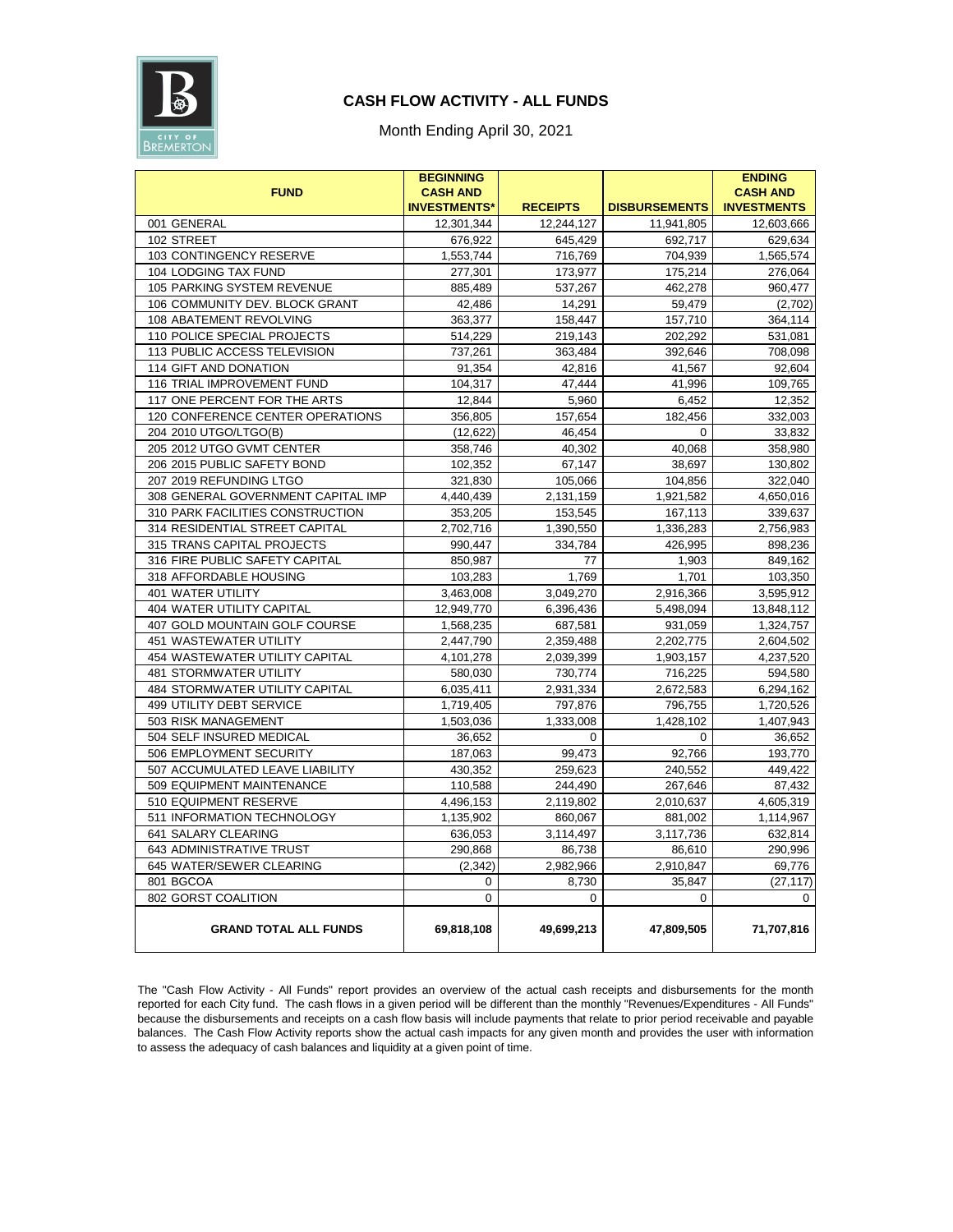|                      | Dec        | <b>JAN</b> | <b>FEB</b> | <b>MAR</b> | <b>APR</b> | <b>MAY</b> | <b>JUN</b> | <b>JUL</b> | AUG | <b>SEP</b> | <b>OCT</b> | <b>NOV</b> | <b>DEC</b> |
|----------------------|------------|------------|------------|------------|------------|------------|------------|------------|-----|------------|------------|------------|------------|
|                      |            |            |            |            |            |            |            |            |     |            |            |            |            |
| <b>RECEIPTS</b>      |            | 4,878,326  | 4,905,808  | 4,554,843  | 12,244,127 |            |            |            |     |            |            |            |            |
| <b>DISBURSEMENTS</b> |            | 6,023,815  | 5,024,081  | 5,287,385  | 11,941,805 |            |            |            |     |            |            |            |            |
| <b>CASH/INVEST</b>   | 14,297,647 | 13,152,159 | 13,033,886 | 12,301,344 | 12,603,666 |            |            |            |     |            |            |            |            |
|                      |            |            |            |            |            |            |            |            |     |            |            |            |            |



### **CASH FLOW - GENERAL FUND**